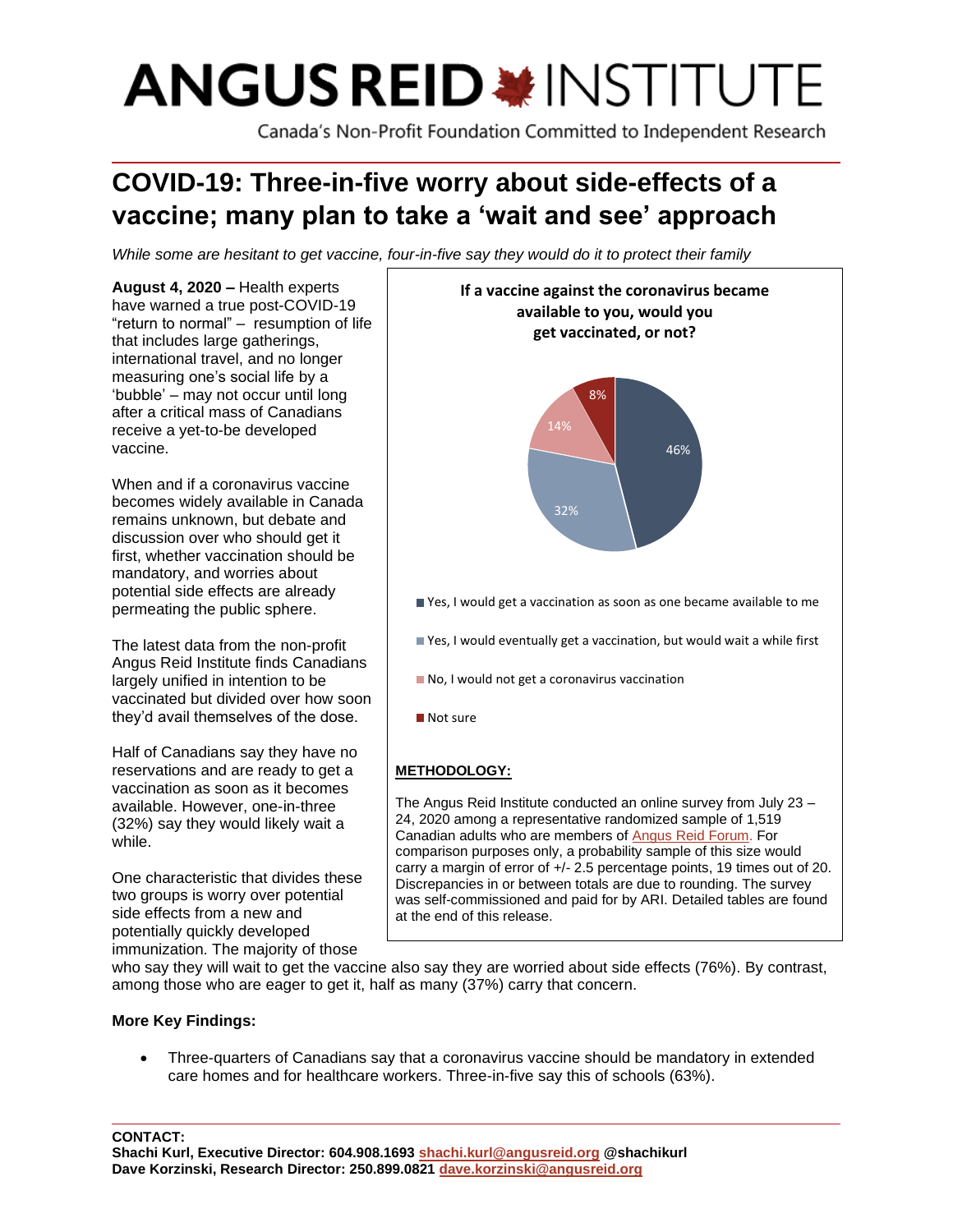

Page **2** of **11**

- The vast majority of Canadians say that life will not go back to normal in their community until people are vaccinated. This drops to 59 per cent among rural residents but rises to 77 per cent among urbanites.
- Those who supported the Liberals or New Democrats in the 2019 election are overwhelmingly in favour of seeking vaccination – nine-in-ten say they will do so. This drops to three-in-five among past CPC voters.

#### *About ARI*

*The Angus Reid Institute (ARI) was founded in October 2014 by pollster and sociologist, Dr. Angus Reid. ARI is a national, not-for-profit, non-partisan public opinion research foundation established to advance education by commissioning, conducting and disseminating to the public accessible and impartial statistical data, research and policy analysis on economics, political science, philanthropy, public administration, domestic and international affairs and other socio-economic issues of importance to Canada and its world.*

#### **INDEX:**

#### **Part One: Anticipated timelines**

- **Getting back to normal**
- **When Canadians expect a vaccine to be available**

#### **Part Two: Willingness to be vaccinated**

- **Most say they'd vaccinate – now or later**
- **Regional variance**
- **Part Three: Factors driving willingness**
	- **Ideological disagreement?**
	- **Side effects**
	- **Effectiveness**
	- **Community**
	- **Canadians trust doctors, want to protect their families**

#### **Part Four: Attitudes surrounding COVID-19 vaccination**

- **Where should it be mandatory?**
- **Some of those who won't get vaccinated support mandatory vaccines for others**

#### **Part One: Anticipated timelines**

Controlled, clinical trials for coronavirus vaccinations are at different stages across the globe. According to the [WHO's most recent reports,](https://www.who.int/publications/m/item/draft-landscape-of-covid-19-candidate-vaccines) there are 25 candidate vaccines worldwide in clinical evaluation  $-$  [five](https://www.nytimes.com/interactive/2020/science/coronavirus-vaccine-tracker.html) [of which](https://www.nytimes.com/interactive/2020/science/coronavirus-vaccine-tracker.html) are in the third and final stage of clinical trials. Vaccines that pass this third phase could become available as early as [the end of the year.](https://financialpost.com/pmn/business-pmn/moderna-covid-19-vaccine-could-be-ready-for-use-by-end-of-year-u-s-says-2) Canada has authorized two candidate vaccines [for clinical trials](https://www.canada.ca/en/health-canada/services/drugs-health-products/covid19-clinical-trials/list-authorized-trials.html) in the country, though neither have passed the first phase.

**CONTACT:**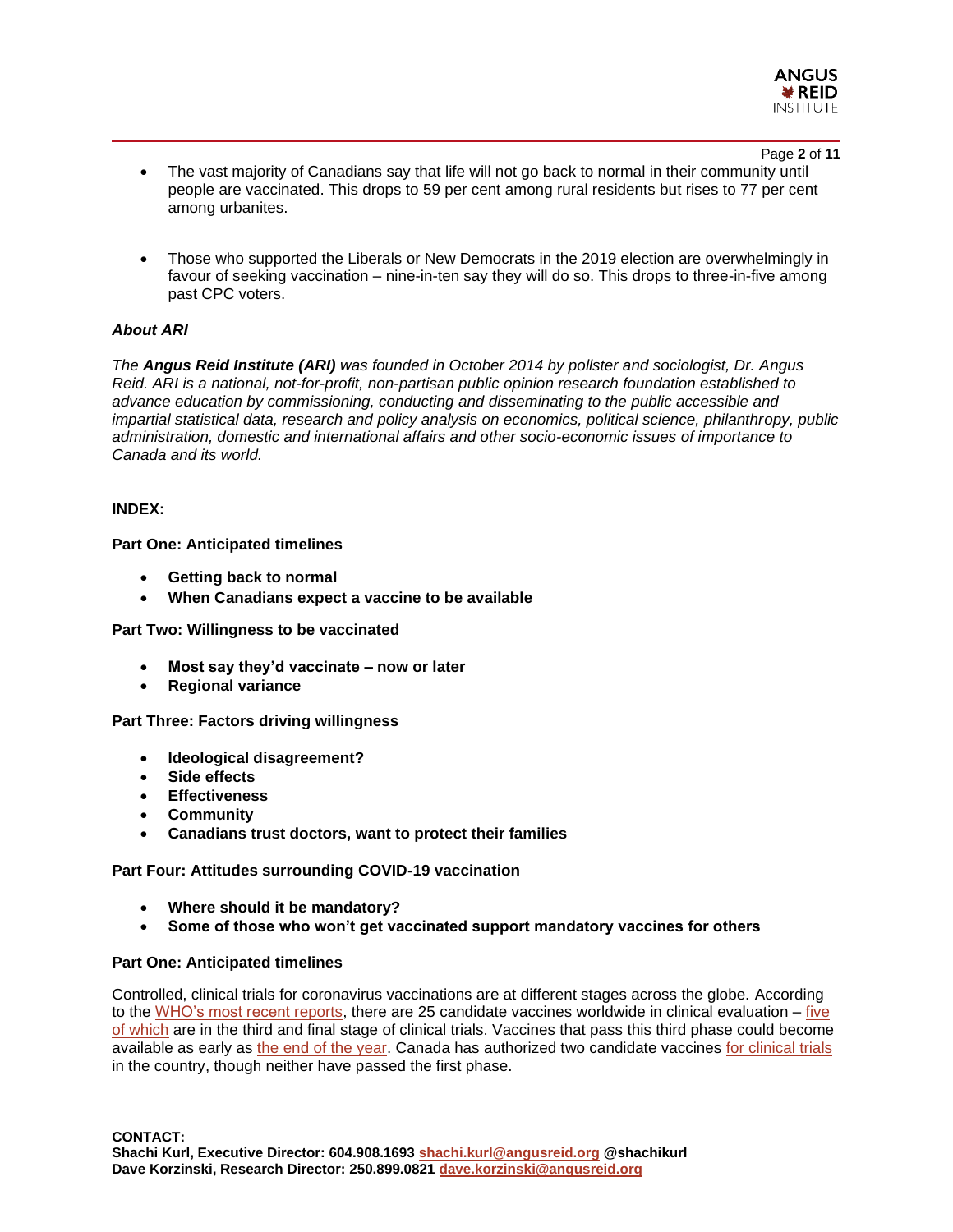

#### **Getting back to normal**

The importance of a vaccine for COVID-19 is clear to many Canadians. Three-quarters say that they do not feel life in their community will get back to normal until most people are vaccinated. There are regional differences on this question, with agreement dropping to 64 per cent in Manitoba and Saskatchewan, and rising to 81 per cent in B.C.:

**Percentage of Canadians that agree with the following statement:** 



This regional division may be partially explained by urban-rural population splits in some provinces. Fewer Canadians living in rural areas say their part of the country will not be back to what it was until a vaccine is found and distributed, compared to those living in urban settings:



**Agree vs Disagree "Life in my community won't go 'back to normal' until most people are vaccinated"**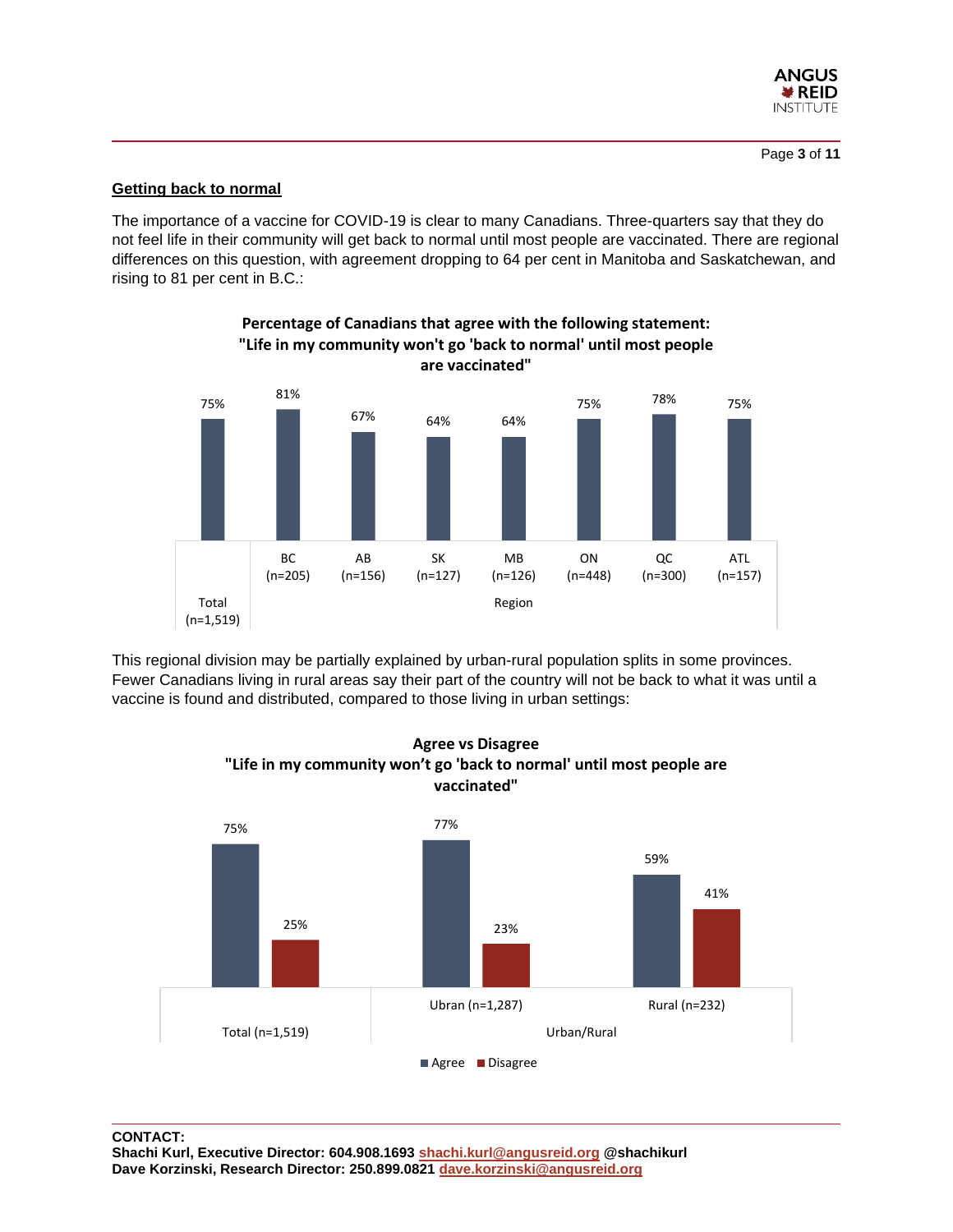

#### **When Canadians expect a vaccine to be available**

If a vaccine is necessary to get back to normal in the view of most Canadians, few expect that to happen in 2020. Just seven per cent say they expect a vaccine to be available by the end of the year, while the majority expect it to happen in 2021:



## **When do you personally think such a vaccine against the coronavirus would be widely available to the public? (All respondents, n=1,519)**

#### **Part Two: Willingness to be vaccinated**

#### **Most say they'd vaccinate – now or later**

Estimates differ, but according to the Mayo Clinic, approximately [70 per cent](https://www.mayoclinic.org/diseases-conditions/coronavirus/in-depth/herd-immunity-and-coronavirus/art-20486808) of a given population would need to become immune to COVID-19, through either vaccination or as a result of previous infection, to stop the epidemic.

Overall, nearly half of Canadians (46%) say they will get a vaccination as quickly as possible if it becomes available. Another one-in-three (32%) say they are willing to be vaccinated but not immediately. Fewer, but still a significant one-in-seven (14%), say that they will not get a vaccine in addition to eight per cent who say they are not sure.

Notably, there are no major differences on this question by age or gender demographics. At least two-infive from all cohorts are ready for a day one vaccine. That said, men are more likely than women to say no outright when compared across all age groups:

**CONTACT:**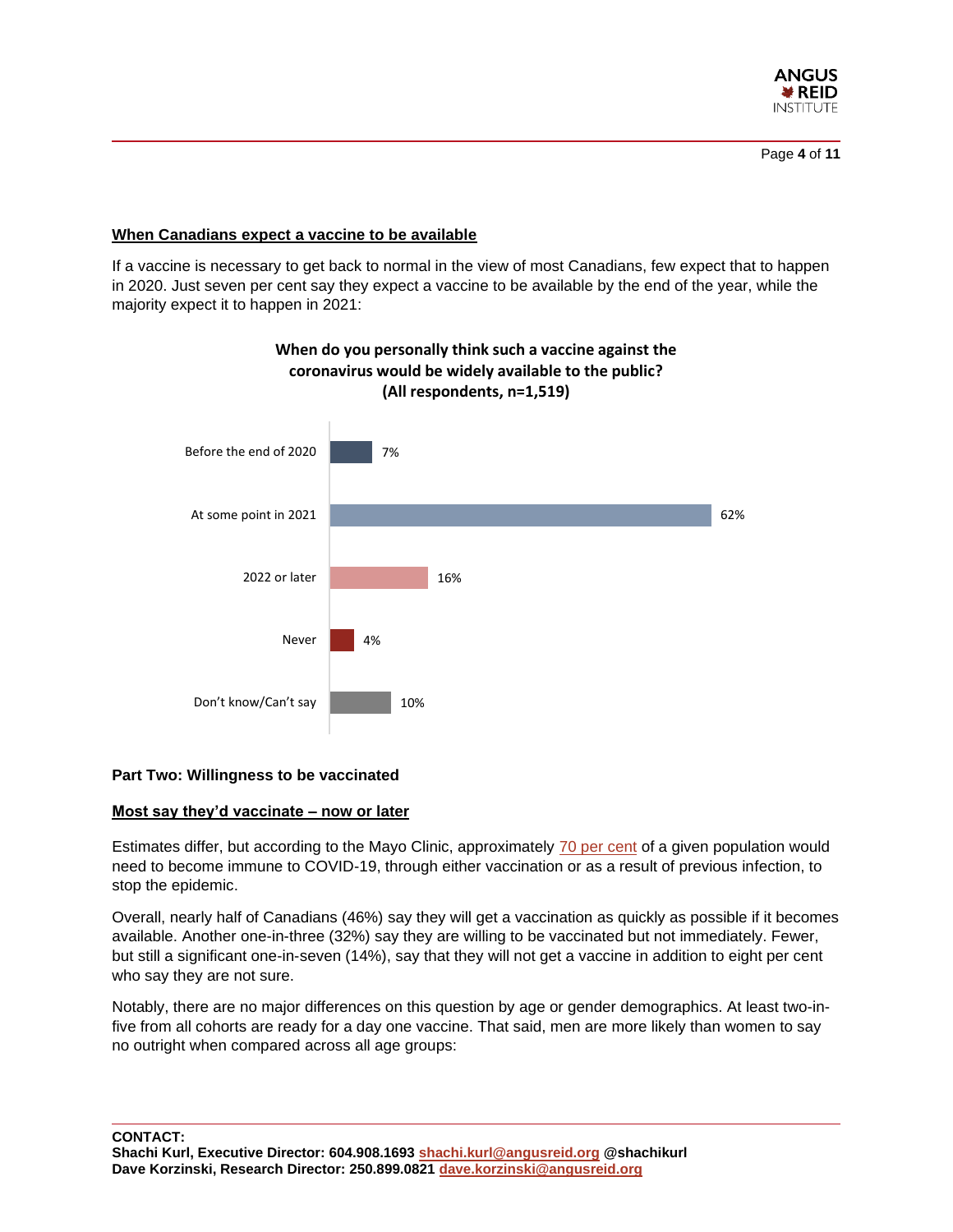| If a vaccine against the coronavirus became available, would you get vaccinated, or not? |              |                    |                        |                    |                       |                        |                    |  |  |
|------------------------------------------------------------------------------------------|--------------|--------------------|------------------------|--------------------|-----------------------|------------------------|--------------------|--|--|
|                                                                                          |              |                    |                        |                    | <b>Age and Gender</b> |                        |                    |  |  |
|                                                                                          | <b>Total</b> |                    | <b>Male</b>            |                    | Female                |                        |                    |  |  |
|                                                                                          | $(n=1,519)$  | 18-34<br>$(n=206)$ | $35 - 54$<br>$(n=252)$ | $55+$<br>$(n=271)$ | 18-34<br>$(n=223)$    | $35 - 54$<br>$(n=273)$ | $55+$<br>$(n=293)$ |  |  |
| Yes, I would get a<br>vaccination as soon as one<br>became available to me               | 46%          | 48%                | 46%                    | 48%                | 45%                   | 40%                    | 48%                |  |  |
| Yes, I would eventually get<br>a vaccination, but would<br>wait a while first            | 32%          | 32%                | 28%                    | 30%                | 36%                   | 33%                    | 31%                |  |  |
| No, I would not get a<br>coronavirus vaccination                                         | 14%          | 15%                | 21%                    | 16%                | 7%                    | 13%                    | 12%                |  |  |
| <b>Not sure</b>                                                                          | 8%           | 6%                 | 5%                     | 6%                 | 11%                   | 13%                    | 9%                 |  |  |

#### **Regional variance**

If the target threshold for an immune population is around 70 per cent, many Canadian provinces may have to work to convince residents to vaccinate. British Columbia and Ontario residents are most inclined, with at least four-in-five willing to be vaccinated, while rates in other provinces are below that level. Fewer (64%) of Saskatchewan residents say they would get a vaccine for COVID-19:

| If a vaccine against the coronavirus became available, would you get vaccinated, or not? |                             |                        |                        |                        |                        |                 |                 |                         |
|------------------------------------------------------------------------------------------|-----------------------------|------------------------|------------------------|------------------------|------------------------|-----------------|-----------------|-------------------------|
|                                                                                          | <b>Total</b><br>$(n=1,519)$ | <b>Region</b>          |                        |                        |                        |                 |                 |                         |
|                                                                                          |                             | <b>BC</b><br>$(n=205)$ | <b>AB</b><br>$(n=156)$ | <b>SK</b><br>$(n=127)$ | <b>MB</b><br>$(n=126)$ | ON<br>$(n=448)$ | QC<br>$(n=300)$ | <b>ATL</b><br>$(n=157)$ |
| Yes, I would get a<br>vaccination as soon<br>as one became<br>available to me            | 46%                         | 52%                    | 41%                    | 33%                    | 44%                    | 46%             | 47%             | 44%                     |
| Yes, I would<br>eventually get a<br>vaccination, but<br>would wait a while<br>first      | 32%                         | 30%                    | 30%                    | 31%                    | 32%                    | 35%             | 29%             | 34%                     |
| No, I would not get a<br>coronavirus<br>vaccination                                      | 14%                         | 10%                    | 22%                    | 20%                    | 17%                    | 13%             | 14%             | 11%                     |

**CONTACT:**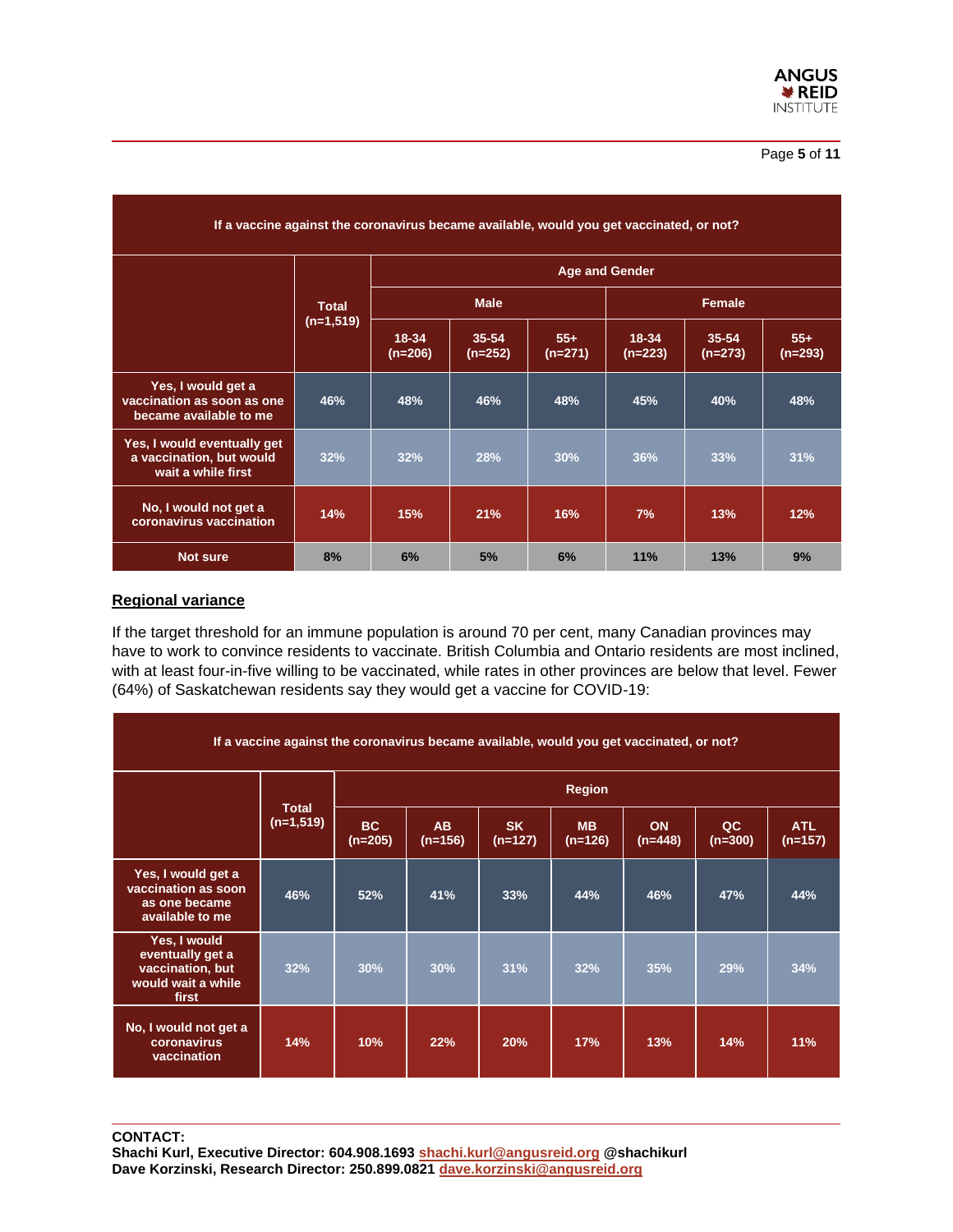

|          |    |    |    |     |    |    |     | Page 6 of 11 |
|----------|----|----|----|-----|----|----|-----|--------------|
| Not sure | 8% | 9% | 7% | 16% | 8% | 6% | 10% | 11%          |

#### **Part Three: Factors driving willingness**

Mindsets are varied across other population demographics as well. One of the major dividing factors is political. Vaccination willingness hovers around nine-in-ten for those who supported the Liberal Party and NDP in the last federal election, while it drops to 64 per cent among those who supported the CPC:



**If a vaccine against the coronavirus became available, would you get vaccinated, or not?**

To further explore these differences, the Angus Reid Institute presented respondents with a series of statements and asked whether they agreed or disagreed. Most aspects of this discussion generate considerable agreement across age and gender, education, and income levels [\(see detailed tables for](http://angusreid.org/wp-content/uploads/2020/07/2020.07.31_COVID-VACCINE_PRTables_Demos.pdf)  [more information\)](http://angusreid.org/wp-content/uploads/2020/07/2020.07.31_COVID-VACCINE_PRTables_Demos.pdf). There is, however, a persistent force for division: political ideology.

#### **Ideological disagreement?**

With every statement presented, past Conservative voters differ, at least to some extent, with past Liberal and NDP supporters. CPC voters are more likely to worry about side effects from the vaccine, be concerned about contracting COVID-19 from it, and doubt its effectiveness.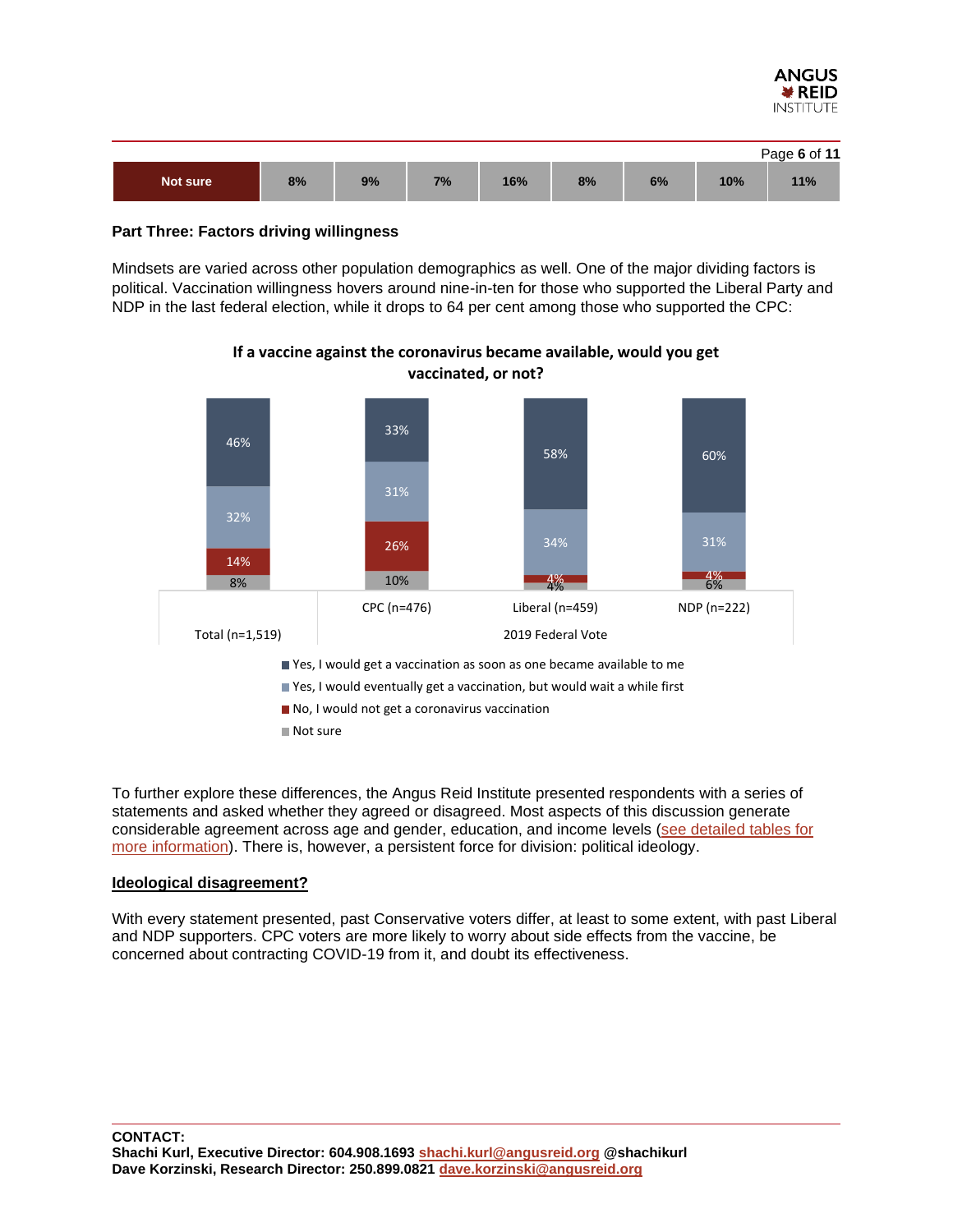

| If a vaccine against the coronavirus became available, would you get vaccinated, or not?                 |              |                    |                 |                    |  |  |  |
|----------------------------------------------------------------------------------------------------------|--------------|--------------------|-----------------|--------------------|--|--|--|
|                                                                                                          | <b>Total</b> | Federal vote 2019  |                 |                    |  |  |  |
|                                                                                                          | $(n=1,519)$  | <b>CPC (n=476)</b> | Liberal (n=459) | <b>NDP</b> (n=222) |  |  |  |
| It is vital that people with chronic health<br>conditions, such as asthma or diabetes,<br>get vaccinated | 87%          | 78%                | 96%             | 94%                |  |  |  |
| We should listen to doctors who<br>recommend vaccines                                                    | 84%          | 72%                | 95%             | 95%                |  |  |  |
| I would get a vaccine to protect my family                                                               | 82%          | 69%                | 93%             | 91%                |  |  |  |
| Life in my community won't go "back to<br>normal" until most people are vaccinated                       | 75%          | 59%                | 90%             | 88%                |  |  |  |
| I'd be concerned about side effects from<br>a coronavirus vaccine                                        | 61%          | 71%                | 52%             | 53%                |  |  |  |
| I'd be concerned about getting infected<br>with the coronavirus from a vaccine                           | 23%          | 30%                | 14%             | 16%                |  |  |  |
| A coronavirus vaccine won't be effective                                                                 | 23%          | 31%                | 12%             | 12%                |  |  |  |
| The coronavirus outbreak is not as<br>serious as some people say it is                                   | 23%          | 43%                | 8%              | 5%                 |  |  |  |
| I wouldn't have time to get a COVID-19<br>vaccine                                                        | 9%           | 11%                | 5%              | 6%                 |  |  |  |

#### **Side effects**

While there are protocols and safeguards built into the trial stage before a vaccine product can get to market, concerns about the side effects of a coronavirus vaccine are pervasive. Overall, three-in-five Canadians (61%) share these concerns. This proportion is lower among those who say they would get the vaccine right away (37%), but reaches three-quarters (76%) among those who want to wait and see before getting vaccinated:

**CONTACT: Shachi Kurl, Executive Director: 604.908.1693 [shachi.kurl@angusreid.org](mailto:shachi.kurl@angusreid.org) @shachikurl Dave Korzinski, Research Director: 250.899.0821 [dave.korzinski@angusreid.org](mailto:dave.korzinski@angusreid.org)**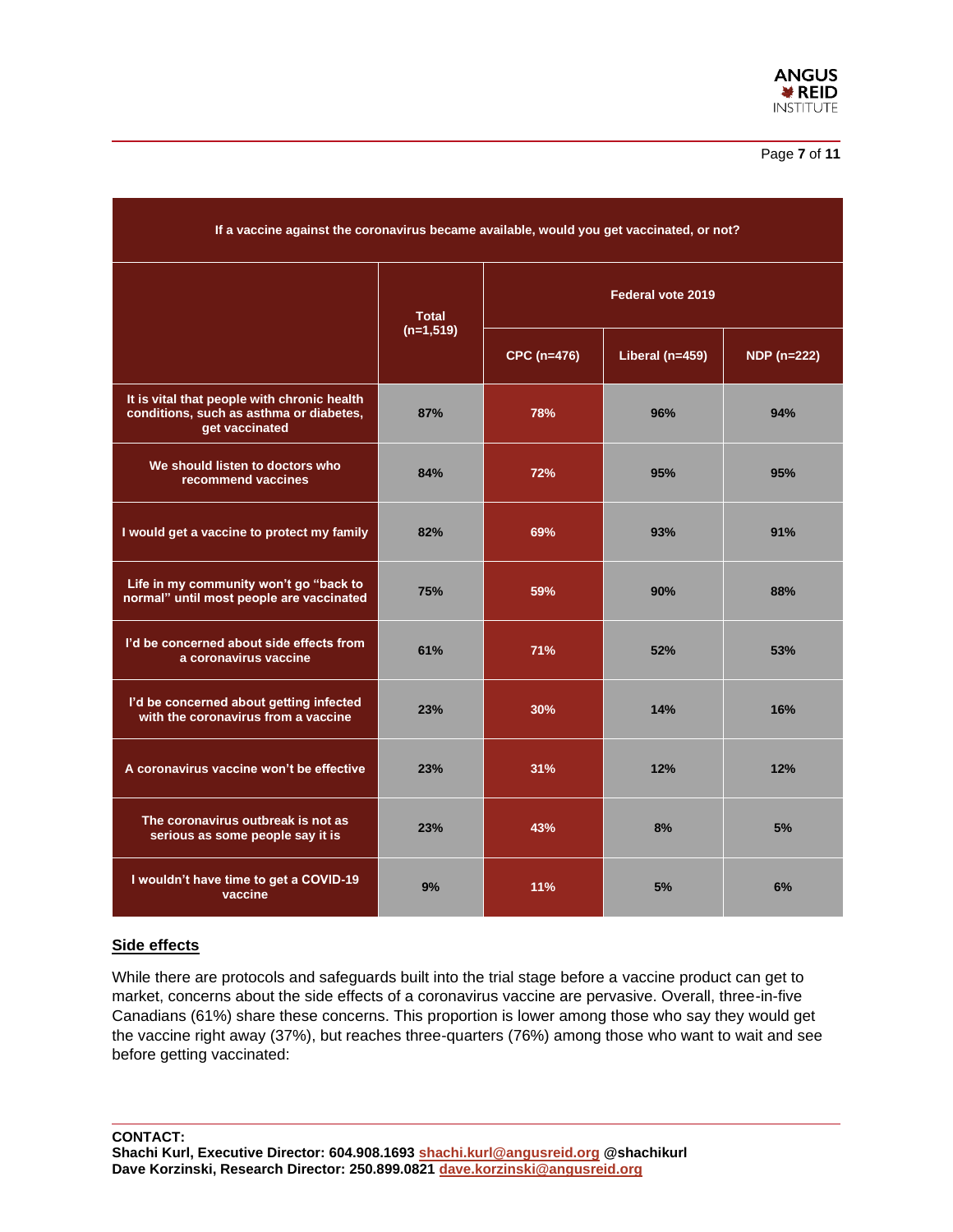

Page **8** of **11**



#### **Percentage of Canadians that agree with the following statement: "I would be concerned about side effects from the COVID-19 vaccine"**

#### **Effectiveness**

Ultimately, some Canadians have another major question that will only be answered with time and research: will the vaccine work?

A significant segment – one-quarter of respondents – say a vaccine will not be effective. These responses are relatively stable across age and gender, but differ greatly when compared by a person's willingness to be vaccinated:



#### **Percentage of Canadians that agree with the following statement: "A coronavirus vaccine won't be effective"**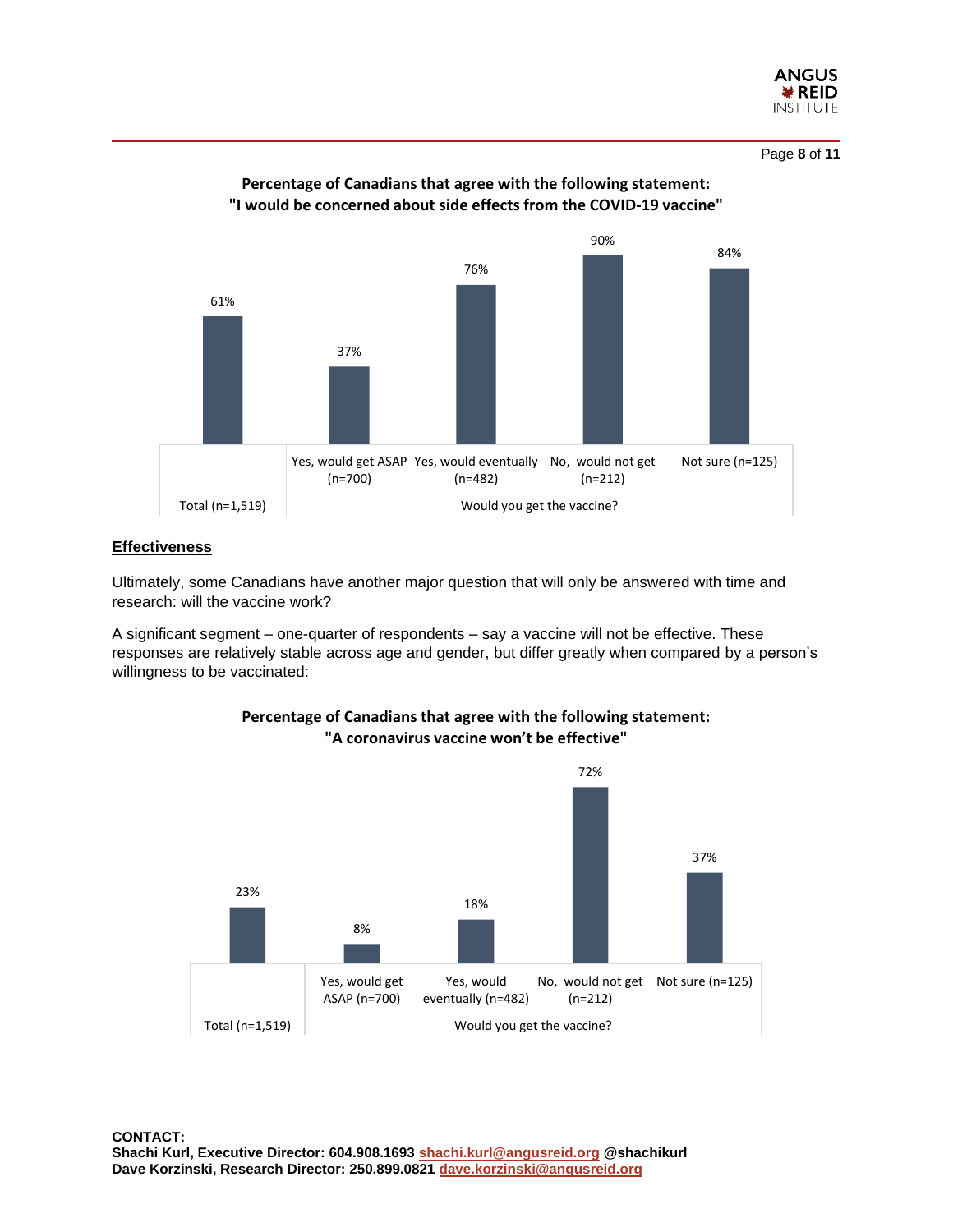

#### **Community**

Levels of concern about the impact of COVID-19 on one's community differ greatly within these 'willingness to be vaccinated' groups. Overall, 70 per cent of Canadians worry people in their community may become ill with COVID-19. Among those who are willing to be vaccinated right away, concern rises to four-in-five (82%). On the other end of the spectrum, two-thirds (67%) of those who are unwilling to be vaccinated are not concerned about people in their community:



**Concern about community members becoming sick with COVID-19, compared by willingness to be vaccinated**

#### **Canadians trust doctors, want to protect their families**

More key factors for those willing to be vaccinated: trust in doctors and a desire to protect their families:



**Percentage who say they would be vaccinated to protect their family or that we should listen to doctors - by willingness to be vaccinated**

 $\blacksquare$  I would get a vaccine to protect my family  $\blacksquare$  We should listen to doctors who recommend vaccines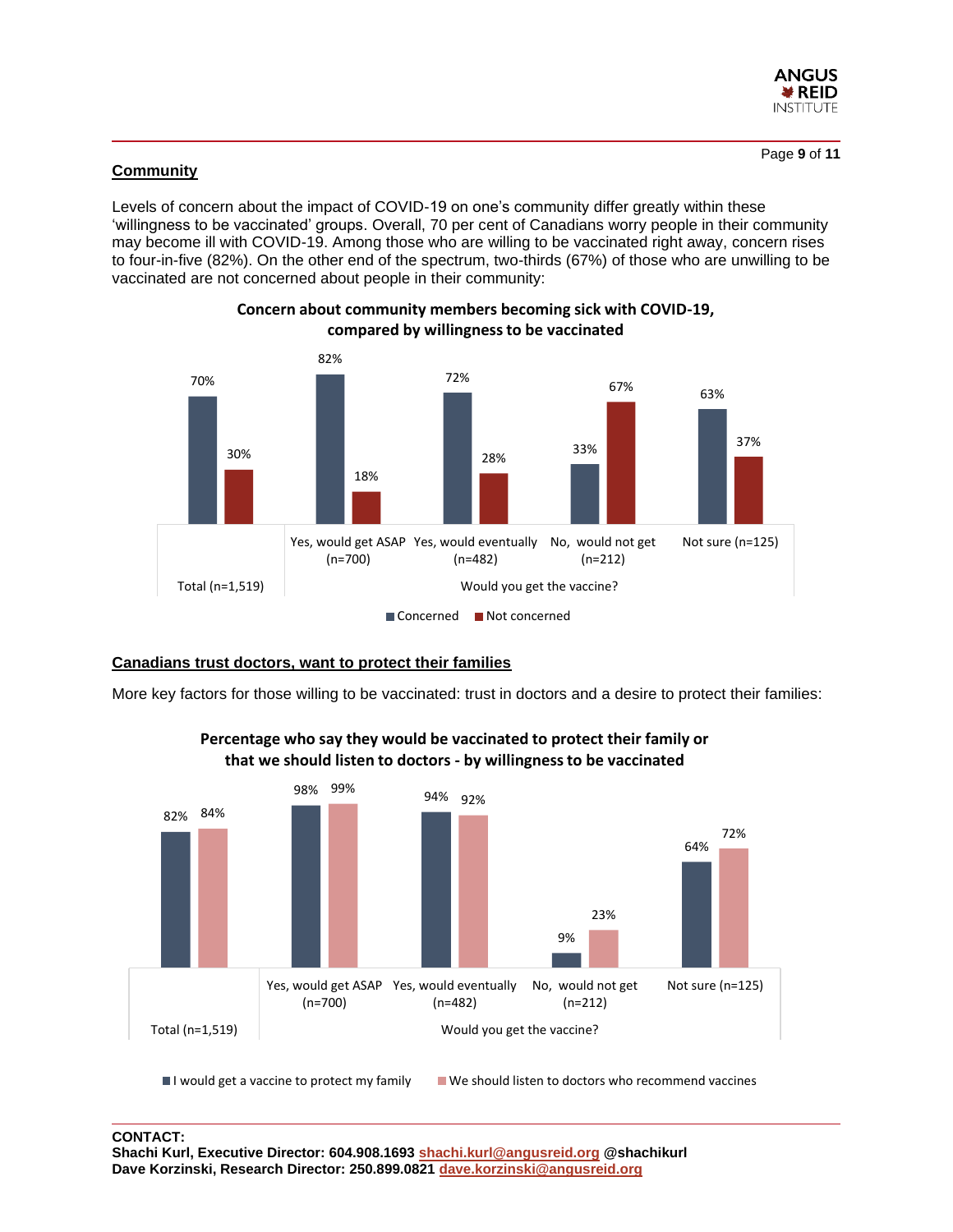

Page **10** of **11**

#### **Part Four: Attitudes surrounding COVID-19 vaccination**

#### **Where should it be mandatory?**

Canadians differ over the places or situations in which being vaccinated should be mandatory, if at all. Support is highest for mandatory vaccination of healthcare workers and those working in or visiting extended care homes. In each case, three-quarters feel it is necessary. A majority say this about schools, while half of Canadians back mandatory vaccination to access more broadly used spaces such as restaurants and shopping centres, or to attend large public gatherings. One-in-six say vaccination shouldn't be mandatory in any of these places:

| If a coronavirus vaccine does become available, in which of these scenarios or places, if any, do you think a<br>vaccination should be mandatory? |              |                       |                    |                    |                    |                    |                    |  |  |
|---------------------------------------------------------------------------------------------------------------------------------------------------|--------------|-----------------------|--------------------|--------------------|--------------------|--------------------|--------------------|--|--|
|                                                                                                                                                   |              | <b>Age and Gender</b> |                    |                    |                    |                    |                    |  |  |
|                                                                                                                                                   | <b>Total</b> |                       | <b>Male</b>        |                    |                    | <b>Female</b>      |                    |  |  |
|                                                                                                                                                   | $(n=1,519)$  | 18-34<br>$(n=206)$    | 35-54<br>$(n=252)$ | $55+$<br>$(n=271)$ | 18-34<br>$(n=223)$ | 35-54<br>$(n=273)$ | $55+$<br>$(n=293)$ |  |  |
| For healthcare workers                                                                                                                            | <b>76%</b>   | <b>74%</b>            | <b>72%</b>         | 73%                | 77%                | <b>75%</b>         | 84%                |  |  |
| In extended care homes                                                                                                                            | 76%          | <b>72%</b>            | 73%                | <b>74%</b>         | <b>76%</b>         | <b>75%</b>         | 82%                |  |  |
| <b>Schools</b>                                                                                                                                    | 63%          | 62%                   | 56%                | 64%                | 65%                | 61%                | 68%                |  |  |
| At workplaces (job sites,<br>offices, restaurants, etc.)                                                                                          | 52%          | 46%                   | 45%                | 55%                | 48%                | 46%                | 68%                |  |  |
| <b>Public events or large</b><br>gatherings (concerts, events<br>with 50+ people, etc.)                                                           | 47%          | 45%                   | 43%                | 50%                | 51%                | 39%                | 54%                |  |  |
| <b>Other</b>                                                                                                                                      | 8%           | 5%                    | 5%                 | 10%                | 4%                 | 5%                 | 15%                |  |  |
| None of the above                                                                                                                                 | 16%          | 17%                   | 21%                | 16%                | 14%                | 22%                | 11%                |  |  |

#### **Some of those who won't get vaccinated support mandatory vaccines for others**

Notably, those who would get vaccinated overwhelmingly say that people in high risk areas like healthcare and extended care should have to be vaccinated as well. However, this is a similarity they share with one-quarter of those who *would not* get vaccinated themselves. In fact, 37 per cent of those who would not get vaccinated say that immunization should be mandatory in other parts of society.